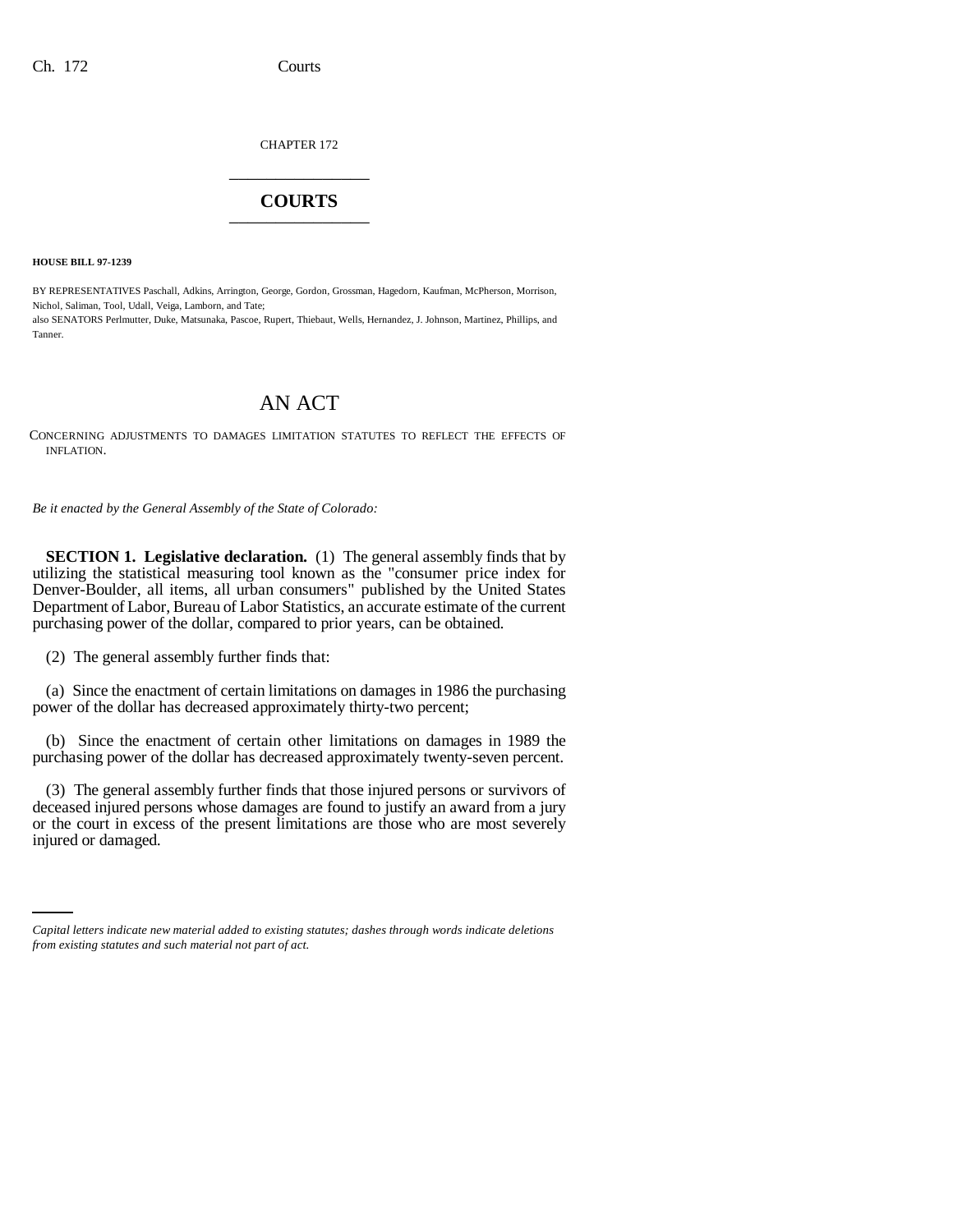(4) The general assembly further finds that by passage of this act the venerable American tradition of just compensation for injuries and damages will be strengthened because the original legislative intent will be restored.

**SECTION 2.** 12-46-112.5, Colorado Revised Statutes, 1991 Repl. Vol., is amended BY THE ADDITION OF A NEW SUBSECTION to read:

**12-46-112.5. Civil liability for sale, service, or provision of fermented malt beverages to any intoxicated person or any person under the age of twenty-one years - legislative declaration.** (6) (a) THE LIMITATIONS ON DAMAGES SET FORTH IN PARAGRAPH (c) OF SUBSECTION (3) AND PARAGRAPH (c) OF SUBSECTION (4) OF THIS SECTION SHALL BE ADJUSTED FOR INFLATION AS OF JANUARY 1, 1998. THE ADJUSTMENT MADE ON JANUARY 1, 1998, SHALL BE BASED ON THE CUMULATIVE ANNUAL ADJUSTMENT FOR INFLATION FOR EACH YEAR SINCE THE EFFECTIVE DATE OF THE DAMAGES LIMITATIONS IN PARAGRAPH (c) OF SUBSECTION (3) AND PARAGRAPH (c) OF SUBSECTION (4) OF THIS SECTION. THE ADJUSTMENT MADE PURSUANT TO THIS PARAGRAPH (a) SHALL BE ROUNDED UPWARD OR DOWNWARD TO THE NEAREST TEN-DOLLAR INCREMENT.

(b) AS USED IN THIS SUBSECTION (6), "INFLATION" MEANS THE ANNUAL PERCENTAGE CHANGE IN THE UNITED STATES DEPARTMENT OF LABOR, BUREAU OF LABOR STATISTICS, CONSUMER PRICE INDEX FOR DENVER-BOULDER, ALL ITEMS, ALL URBAN CONSUMERS, OR ITS SUCCESSOR INDEX.

(c) THE SECRETARY OF STATE SHALL CERTIFY THE ADJUSTED LIMITATION ON DAMAGES WITHIN FOURTEEN DAYS AFTER THE APPROPRIATE INFORMATION IS AVAILABLE, AND SUCH ADJUSTED LIMITATION ON DAMAGES SHALL BE THE LIMITATION APPLICABLE TO ALL CLAIMS FOR RELIEF THAT ACCRUE ON OR AFTER JANUARY 1,1998.

**SECTION 3.** 12-47-128.5, Colorado Revised Statutes, 1991 Repl. Vol., is amended BY THE ADDITION OF A NEW SUBSECTION to read:

**12-47-128.5. Civil liability for sale, service, or provision of alcoholic beverages to any intoxicated person - legislative declaration.** (5) (a) THE LIMITATIONS ON DAMAGES SET FORTH IN PARAGRAPH (c) OF SUBSECTION (3) AND PARAGRAPH (c) OF SUBSECTION (4) OF THIS SECTION SHALL BE ADJUSTED FOR INFLATION AS OF JANUARY 1, 1998. THE ADJUSTMENT MADE ON JANUARY 1, 1998, SHALL BE BASED ON THE CUMULATIVE ANNUAL ADJUSTMENT FOR INFLATION FOR EACH YEAR SINCE THE EFFECTIVE DATE OF THE DAMAGES LIMITATIONS OF PARAGRAPH (c) OF SUBSECTION (3) AND PARAGRAPH (c) OF SUBSECTION (4) OF THIS SECTION. THE ADJUSTMENT MADE PURSUANT TO THIS PARAGRAPH (a) SHALL BE ROUNDED UPWARD OR DOWNWARD TO THE NEAREST TEN-DOLLAR INCREMENT.

(b) AS USED IN THIS SUBSECTION (5), "INFLATION" MEANS THE ANNUAL PERCENTAGE CHANGE IN THE UNITED STATES DEPARTMENT OF LABOR, BUREAU OF LABOR STATISTICS, CONSUMER PRICE INDEX FOR DENVER-BOULDER, ALL ITEMS, ALL URBAN CONSUMERS, OR ITS SUCCESSOR INDEX.

(c) THE SECRETARY OF STATE SHALL CERTIFY THE ADJUSTED LIMITATION ON DAMAGES WITHIN FOURTEEN DAYS AFTER THE APPROPRIATE INFORMATION IS AVAILABLE, AND SUCH ADJUSTED LIMITATION ON DAMAGES SHALL BE THE LIMITATION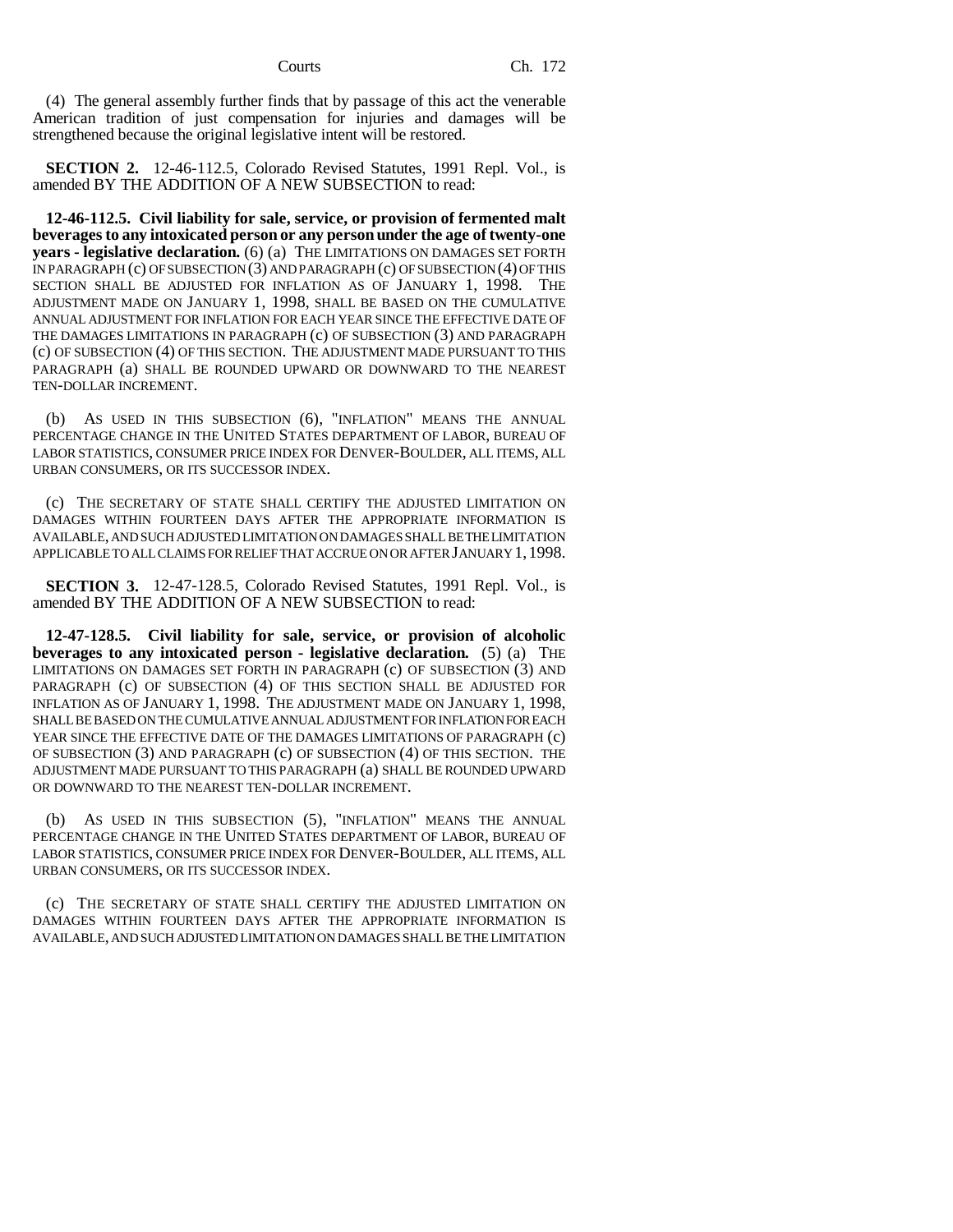APPLICABLE TO ALL CLAIMS FOR RELIEF THAT ACCRUE ON OR AFTER JANUARY 1,1998.

**SECTION 4.** 13-21-102.5 (3), Colorado Revised Statutes, 1987 Repl. Vol., is amended BY THE ADDITION OF A NEW PARAGRAPH to read:

**13-21-102.5. Limitations on damages for noneconomic loss or injury.** (3) (c) (I) THE LIMITATIONS ON DAMAGES SET FORTH IN PARAGRAPHS (a) AND (b) OF THIS SUBSECTION (3) SHALL BE ADJUSTED FOR INFLATION AS OF JANUARY 1, 1998. THE ADJUSTMENT MADE ON JANUARY 1, 1998, SHALL BE BASED ON THE CUMULATIVE ANNUAL ADJUSTMENT FOR INFLATION FOR EACH YEAR SINCE THE EFFECTIVE DATE OF THE DAMAGES LIMITATIONS IN PARAGRAPHS (a) AND (b) OF THIS SUBSECTION (3).THE ADJUSTMENT MADE PURSUANT TO THIS SUBPARAGRAPH (I) SHALL BE ROUNDED UPWARD OR DOWNWARD TO THE NEAREST TEN-DOLLAR INCREMENT.

(II) AS USED IN THIS PARAGRAPH (c), "INFLATION" MEANS THE ANNUAL PERCENTAGE CHANGE IN THE UNITED STATES DEPARTMENT OF LABOR, BUREAU OF LABOR STATISTICS, CONSUMER PRICE INDEX FOR DENVER-BOULDER, ALL ITEMS, ALL URBAN CONSUMERS, OR ITS SUCCESSOR INDEX.

(III) THE SECRETARY OF STATE SHALL CERTIFY THE ADJUSTED LIMITATION ON DAMAGES WITHIN FOURTEEN DAYS AFTER THE APPROPRIATE INFORMATION IS AVAILABLE, AND SUCH ADJUSTED LIMITATION ON DAMAGES SHALL BE THE LIMITATION APPLICABLE TO ALL CLAIMS FOR RELIEF THAT ACCRUE ON OR AFTER JANUARY 1,1998.

(IV) NOTHING IN THIS SUBSECTION (3) SHALL CHANGE THE LIMITATIONS ON DAMAGES SET FORTH IN SECTION 13-64-302, OR THE LIMITATION ON DAMAGES SET FORTH IN SECTION 33-44-113, C.R.S.

**SECTION 5.** Part 2 of article 21 of title 13, Colorado Revised Statutes, 1987 Repl. Vol., as amended, is amended BY THE ADDITION OF A NEW SECTION to read:

**13-21-203.7. Adjustment of dollar limitations for effects of inflation.** (1) THE LIMITATIONS ON NONECONOMIC DAMAGES SET FORTH IN SECTION 13-21-203 (1) AND THE AMOUNT OF THE SOLATIUM SET FORTH IN SECTION 13-21-203.5 SHALL BE ADJUSTED FOR INFLATION AS OF JANUARY 1, 1998. THE ADJUSTMENT MADE ON JANUARY 1, 1998, SHALL BE BASED ON THE CUMULATIVE ANNUAL ADJUSTMENT FOR INFLATION FOR EACH YEAR SINCE THE EFFECTIVE DATE OF THE DAMAGES LIMITATIONS IN SECTIONS 13-21-203 (1) AND 13-21-203.5.THE ADJUSTMENT MADE PURSUANT TO THIS SUBSECTION (1) SHALL BE ROUNDED UPWARD OR DOWNWARD TO THE NEAREST TEN-DOLLAR INCREMENT.

(2) AS USED IN THIS SECTION, "INFLATION" MEANS THE ANNUAL PERCENTAGE CHANGE IN THE UNITED STATES DEPARTMENT OF LABOR, BUREAU OF LABOR STATISTICS, CONSUMER PRICE INDEX FOR DENVER-BOULDER, ALL ITEMS, ALL URBAN CONSUMERS, OR ITS SUCCESSOR INDEX.

(3) THE SECRETARY OF STATE SHALL CERTIFY THE ADJUSTED LIMITATION ON DAMAGES WITHIN FOURTEEN DAYS AFTER THE APPROPRIATE INFORMATION IS AVAILABLE, AND SUCH ADJUSTED LIMITATION ON DAMAGES SHALL BE THE LIMITATION APPLICABLE TO ALL CLAIMS FOR RELIEF THAT ACCRUE ON OR AFTER JANUARY 1,1998.